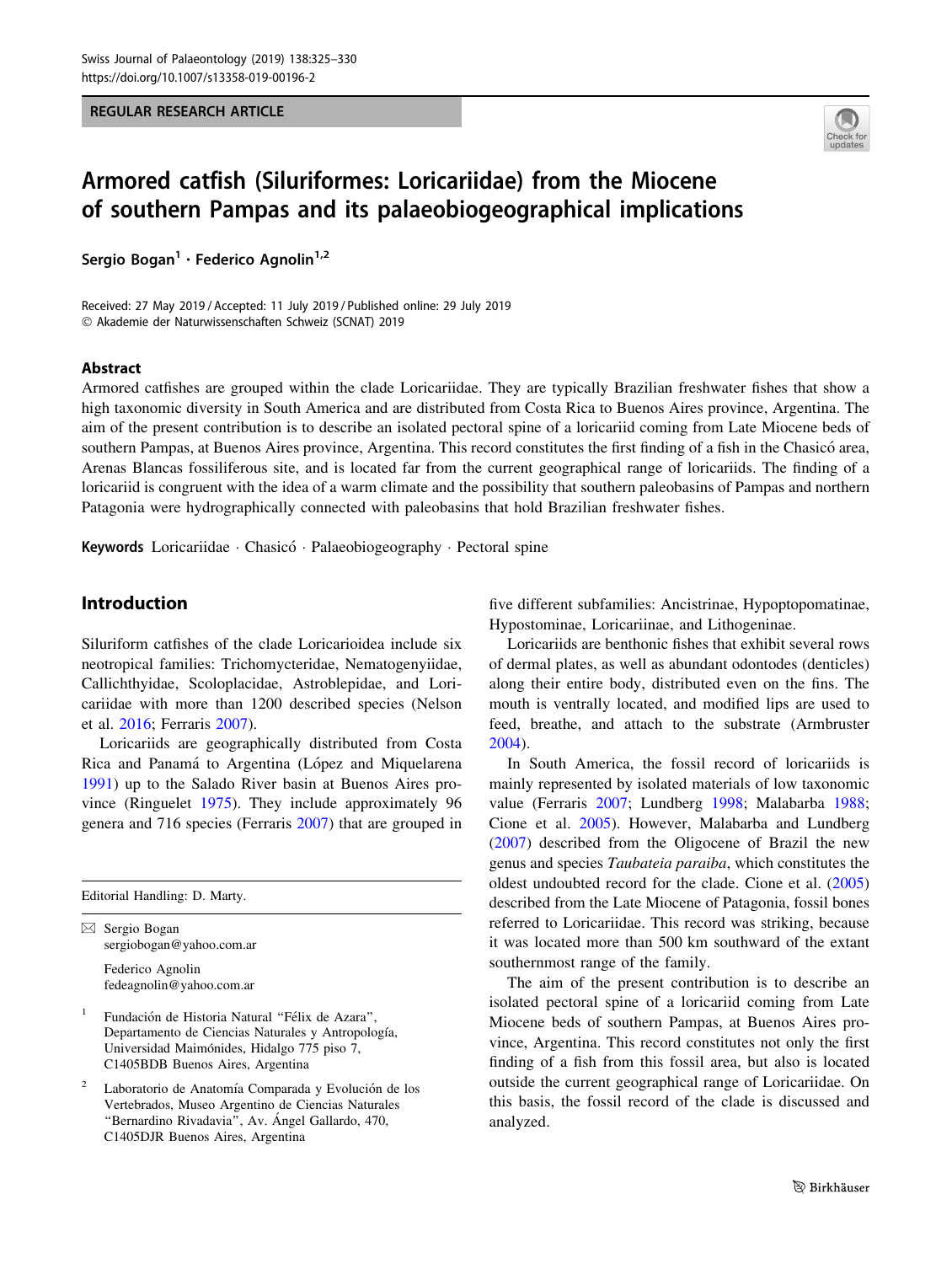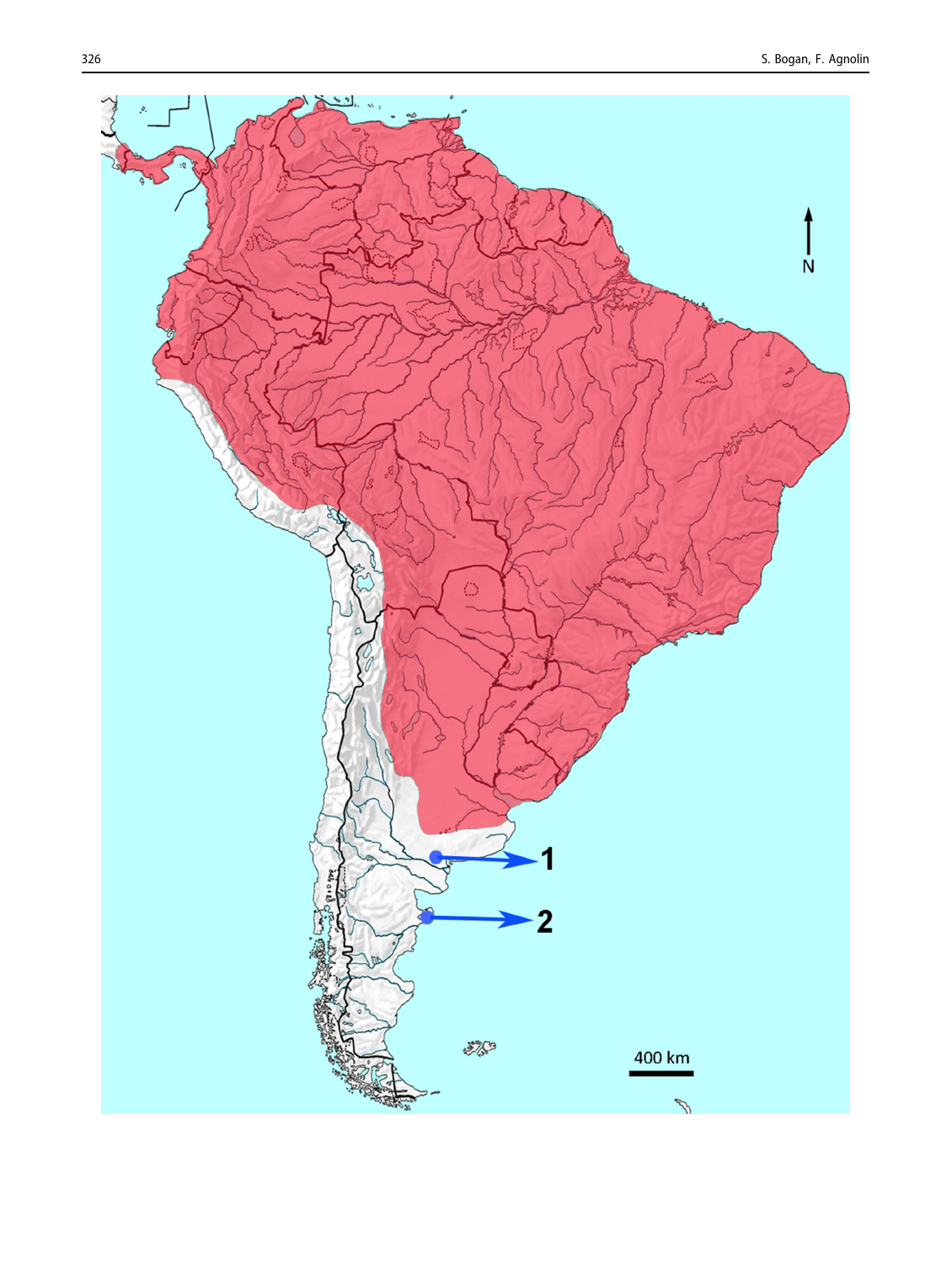<span id="page-2-0"></span>b Fig. 1 Geographical distribution of the clade Loricariidae (shaded) indicating fossil sites that are far from the extant distribution of the family. 1: "Arenas Blancas", Arroyo Chasicó, Buenos Aires province, Argentina; 2: Puerto Madryn Formation (Upper Miocene) at Punta Delgada site, Chubut province, Argentina



#### PROXIMAL

Fig. 2 Indeterminate Loricariidae (MMH-CH-85-4-140), left pectoral spine in: a anterior; and b posterior views. aap anterior articular process, br basal recess, dap dorsal articular process, ls longitudinal sulcus, vap ventral articular process. Scale bar equals 10 mm

## Geological and geographical context

The specimen here described was found in paleontological collections at the Museo Municipal ''Vicente Di Martino'' (MMH). The specimen has stratigraphical and geographical provenance. However, the specimen lacks a more detailed stratigraphical position.

The fossil specimen comes from ''Arenas Blancas'' fossil site  $(38°34'25''S - 62°58'25''O)$  which is located at the lower course of the Chasicó stream (Buenos Aires province), at approximately 9.5 km from its mouth in the Chasicó lagoon (Fig. 1; Oliva et al. [2011\)](#page-5-0).

In ''Arenas Blancas'' site, the base of the stratigraphical column, mainly composed by sandy silt material and fangolites corresponding to the Arroyo Chasicó Formation (Upper Miocene) which is the stratotype of the Chasicoan SALMA (Pascual et al. [1965](#page-5-0)). Overlaying this unit, in erosive discordance, there are sandstones and conglomerates of fluvial origin. These deposits were considered by Tonni et al. ([1998\)](#page-5-0) as part of an innominate lithostratigraphic unit that is Huayquerian in age (Upper Miocene), being slightly younger than the above-men-tioned Chasicoan SALMA (Zárate et al. [2007](#page-5-0)). Further, the mammalian fauna recovered at the same levels where the specimen here studied was found is typical of Chasicoan/ Huayquerian ages (Late Miocene; Oliva et al. [2011](#page-5-0)).

According to the available collection data, the specimen here described certainly belongs to an outcrop of the Late Miocene. Regrettably, it is not possible to refer the material to any of the above stratigraphical units.

Institutional abbreviations: MMH-CH, Colección Chasicó, Museo Municipal "Vicente Di Martino", Monte Hermoso, Buenos Aires province, Argentina.

#### Systematic paleontology

Order SILURIFORMES Grande, 1987 Suborder LORICARIOIDEI Grande, 1987 Family LORICARIIDAE Gill, 1872 Indeterminate genus and species

Referred material: MMH-CH-85-4-140, proximal end of a left pectoral spine (Fig. 2).

Description: The spine is incompletely preserved and lacks its distal portion. The spine is robust, well ossified, and gently curved. It shows a subcircular to subtriangular shape in cross section. The proximal end shows a well-developed dorsal process that is roughly crescent-shaped and has a smooth surface. The anterior process is acute and subtriangular in contour. The posterior process is badly damaged, but the preserved portion is relatively robust and is slightly protrudent from the main spine axis. Most of the spine shaft (especially the dorsal, anterior, and ventral surfaces) is covered with relatively prominent and abundant semicircular rings that represent the base for implantation of the odontodes. These rings are larger and are more prominent in the anterior surface of the spine. The neck of the spine is smooth, lacking any sign of odontode bases.

The dorsal and ventral surfaces show abundant subparallel longitudinal ridges and grooves, which show small odontode rings at their bottom.

The posterior surface shows a proximal articular concavity that is suboval in contour and is well delimited by the dorsal and ventral rami of the spine. Distal to this concavity there exists a well-defined longitudinal groove that is subparallel to the main axis of the spine. This groove lacks any sign of denticles or serrations and only shows some isolated foramina located at the bottom of the groove.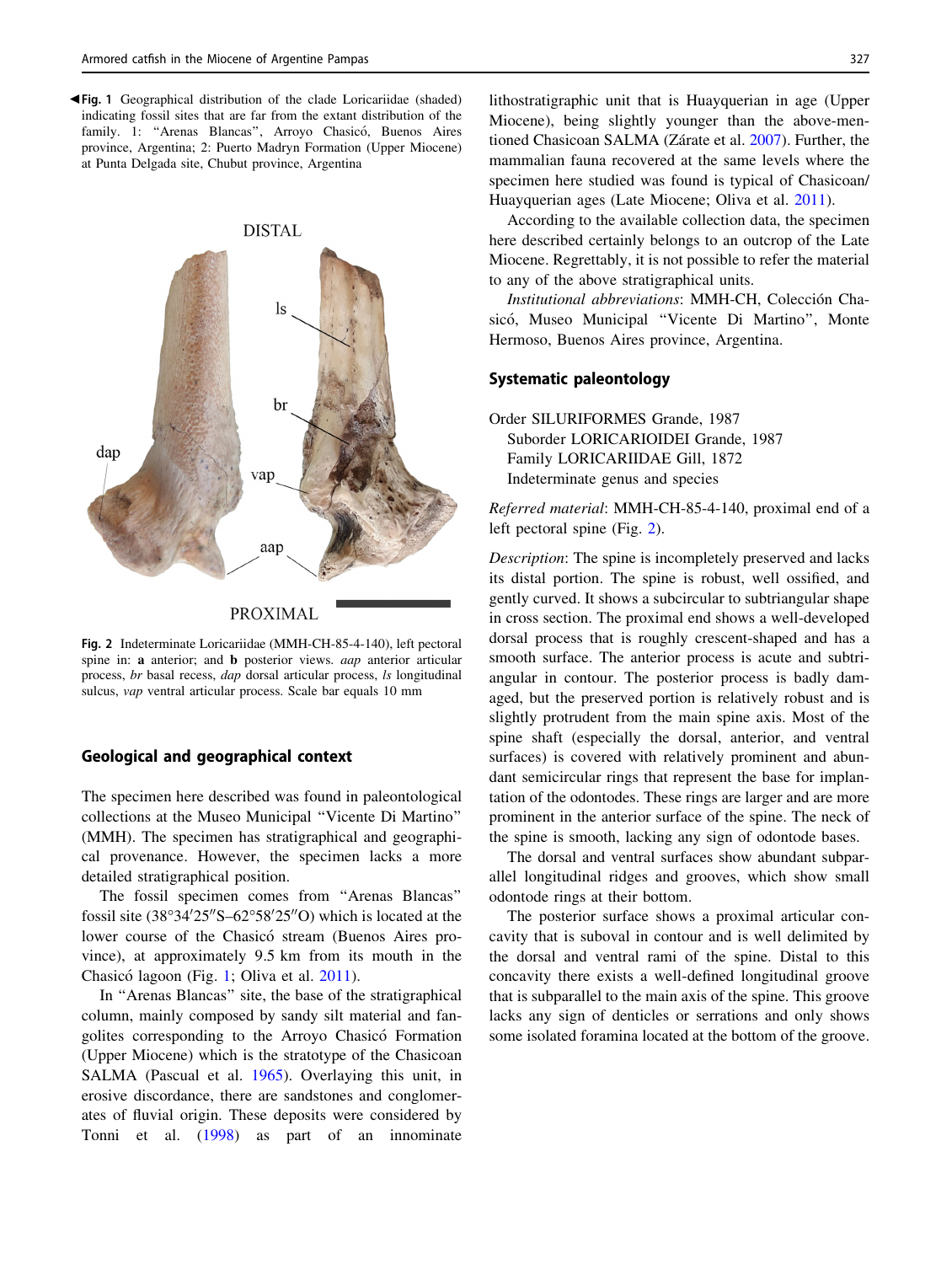### **Discussion**

## Taxonomical referral of specimen MMH-CH-85-4- 140

The specimen is referred to Siluriformes by having ossified pectoral spines with a well-defined and complex proximal end having a crescent-shaped dorsal process that articulates with the cleithrum. MMH-CH-85-4-140 is comfortably included within Loricariidae on the basis of the following combination of characters: relatively large and stout pectoral spines lacking denticles and serration on the posterior surface, and presence of abundant odontodes on the dorsal, anterior, and ventral surfaces (Lundberg [1997;](#page-5-0) Cione et al. [2005;](#page-4-0) Bogan et al. [2008](#page-4-0), [2010](#page-4-0)). The morphology of MMH-CH-85-4-140 is reminiscent to those of the Hypostominae clade in having large-sized spines that are suboval in cross section that are not strongly dorsoventrally compressed, and by having relatively large and well-developed odontode bases (Fig. [2](#page-2-0); Bogan et al. [2008](#page-4-0)). However, because of the low taxonomical value of isolated pectoral spines, the referral of MMH-CH-85-4-140 among loricariids is far from certain.

#### Palaeobiogeographical implications

In spite of the high diversity and abundance of extant loricariids in South America, the fossil record of the group is patchy. In 1898, Florentino Ameghino ([1898\)](#page-4-0) was the first author to mention the presence of fossil loricariids coming from South America. He reported specimens from the Late Pleistocene of Buenos Aires province that he identified as belonging to the living species Plecostomus commersonii (a junior synonym of Hypostomus commersoni). Lately, hypostomines were repeatedly mentioned and described from different sites at the Buenos Aires and Santa Fe provinces, Argentina (Cione and López Arbarello) [1995;](#page-4-0) Bogan et al. [2008](#page-4-0), [2010;](#page-4-0) Vallone et al. [2017\)](#page-5-0).

As mentioned above, the oldest record for loricariids comes from Late Oligocene-Early Miocene Tremembé Formation from Brazil, where indeterminated loricariids (Malabarba [1988\)](#page-5-0) and Taubateia paraiba, of uncertain phylogenetic position among loricariids, have been described (Malabarba and Lundberg [2007](#page-5-0)).

Remains assigned to indeterminate Loricariidae were reported on the basis of isolated elements from Miocene deposits at La Venta, Colombia (Lundberg [1997](#page-5-0)), and loricariids were also mentioned and illustrated from the Late Miocene of Paraná, Argentina (Arratia and Cione [1996;](#page-4-0) Cione et al. [2013](#page-4-0)).

Cione et al. ([2005\)](#page-4-0) described diverse materials of undetermined loricariids from the Puerto Madryn Formation (Late Miocene) at Punta Delgada site, in Chubut province, Patagonia, Argentina. This record was striking, because it was located more than 500 km southward of the extant southernmost range of the family (Fig. [2\)](#page-2-0).

MMH-CH-85-4-140 constitutes a new addition to the knowledge of the past distribution of loricariids during the Miocene. Present report is intimately related to Cione et al. [\(2005](#page-4-0)) fossil report, being both findings of similar geological ages. As in the latter case, MMH-CH-85-4-140 is far south from the current distribution of the clade.

The Neotropical Region is traditionally divided into the Austral and Brazilian ichthyogeographic Subregions (Ringuelet [1975](#page-5-0); Menni [2004](#page-5-0)). Most of the diversity of freshwater fishes is restricted to the Brazilian Subregion, the area to which loricariid catfishes are now confined (Ringuelet  $1975$ ; Almirón et al. [1997\)](#page-4-0). In this way, loricariids are disseminated along tropical and subtropical climates, strongly diminishing its diversity southward (Vari and Malabarba [1998](#page-5-0)). The southernmost loricariid record is at the Salado Basin at Buenos Aires province (Ringuelet [1975](#page-5-0); López and Miquelarena [1991](#page-4-0); Bertora et al. [2018](#page-4-0)), a geographical area that constitutes the southernmost limit of several freshwater Brazilian fish clades that are sensitive to low temperatures, as is the case of loricariids (Fig. [2](#page-2-0); Ringuelet [1961](#page-5-0)).

The presence of loricariids and pimelodids at northern Patagonia by Late Miocene times was regarded by Cione et al. ([2005](#page-4-0), [2013](#page-4-0)) as indicative of warm climatic condition (see Naish et al. [2001\)](#page-5-0). Present finding of a loricariid in the Neogene of southern Buenos Aires province is congruent with the hypothesis envisaged by Cione et al. [\(2005](#page-4-0)) suggesting a more widespread geographical distribution of Brazilian fishes.

In contrast, the fossil record of loricariids in the Pampean Region during the Quaternary is restricted to the northern half of the province, well within the range of the current distribution of the family (Bogan et al. [2010](#page-4-0)). In this sense, the rich fossiliferous sites located South to the Salado Basin (e.g., Centinela del Mar, Bajo San José, Quequén Salado; Deschamps and Borromei [1992](#page-4-0); Bogan et al. [2009a,](#page-4-0) [b,](#page-4-0) [2012](#page-4-0)) do not yielded fossil loricariids, which is congruent with the current distribution of the clade.

The study area is near the boundary of a NW–SE elongated topographic depression within the Colorado sedimentary basin (Zárate et al. [2007](#page-5-0)). In this region, faults follow NW–SE, E–W, and NE–SW trends (Bonorino et al. [1987](#page-4-0)). This is in agreement with González Uriarte [\(1984](#page-4-0)), whom mentioned that during the Miocene the estuary of Bahía Blanca may have acted as a paleo-runoff of waters, which probably extended along the Chasicó-Salinas Chicas-Salitral de la Vidriera-Canal Principal depression; its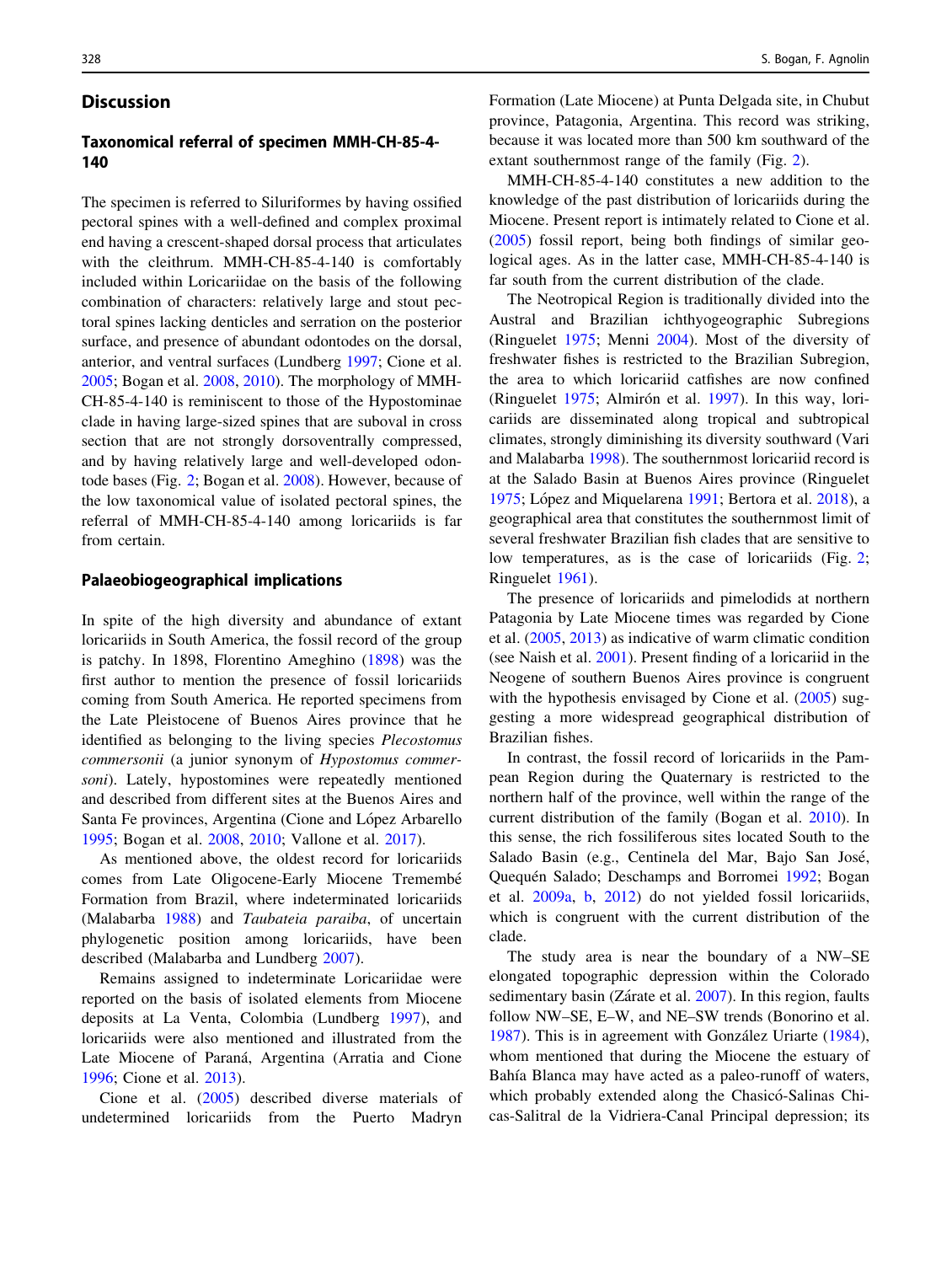<span id="page-4-0"></span>drainage contributing to the deposition of Chasicó sediments (Giagante 2009).

The finding of a fluvial paleochannel at the bottom of Bahia Blanca estuary that was contemporary to Chasicó deposits constitutes an additional prove of the existence of an ancient NW–SE drainage system (Giagante 2009). Further, the presence and development of such paleochannel indicates that it corresponded with a much lower average sea level than today. In this way, with a sea that was far away, there was a predominance of fluvial and eolic sediments, determining a paleoenvironment that was driven by continental influence (Zárate et al. [2007](#page-5-0); Giagante 2009).

As indicated above, during the Miocene the ''Arenas Blancas'' deposits have an important fluvial influence that is correlated with a NW–SE drainage system that extended along the Chasicó-Salinas Chicas-Salitral de la Vidriera-Canal Principal depression, being part of the Colorado paleobasin (Zárate et al. [2007](#page-5-0); Giagante 2009). Currently, the Colorado river lacks of loricariid species (Almirón et al. 1997; Menni [2004](#page-5-0)). However, this basin presents a mixed species assemblage, including the southernmost records of Brazilian fishes together with Austral taxa (Almirón et al.  $1997$ ). This probably constitutes a relictual ichthyological assemblage, reflecting the ancient connections between Patagonian and northern hydrographic basins.

In this sense, Cione et al. (2005) hypothesized the rivers of northern Patagonia during the Late Miocene were hydrographically connected with more northern basins at some point. This explained the presence of Brazilian fishes on northern Patagonia by late Neogene times. In spite of the still poor record of ''Arenas Blancas'' fishes, the finding of a loricariid is congruent with the idea indicating that these southern paleobasins were hydrographically connected with paleobasins that hold Brazilian freshwater fishes.

Acknowledgements Special thanks to R. Tomassini (Universidad Nacional del Sur) for his help during the development of present MS, as well as for sending important information about the specimen MMH-CH-85-4-140. We also thank Natalia Sánchez (MMH) for help and advice. We thank Adrián Giacchino (Fundación de Historia Natural "Félix de Azara", Universidad Maimónides) for his constant support.

## References

- Almirón, A., Azpelicueta, M., Casciotta, J., & López, Cazorla A. (1997). Ichthyogeographic boundary between the Brazilian and Austral subregions in South America, Argentina. Biogeographica, 73, 23–30.
- Ameghino, F. (1898). Sinopsis geologíco-paleontológica de la Argentina. Segundo Censo Nac Repúb Argentina, Territ, 1, 115–228.
- Armbruster, J. W. (2004). Phylogenetic relationships of the suckermouth armoured catfishes (Loricariidae) with emphasis on the Hypostominae and the Ancistrinae. Zool J Linn Soc, 141(1), 1–80.
- Arratia, G., & Cione, A. (1996). The record of fossil fishes of southern South America. Müncher Geowiss Abh Reihe A. Geol Paläontol, 30, 9–72.
- Bertora, A., Grosman, F., Sanzano, P., Cardoso, Y. P., & Rosso, J. J. (2018). Taxonomic revision of the Southernmost population of Hypostomus commersoni Valenciennes, 1836 (Siluriformes: Loricariidae) and comments on dispersal routes. Hist Nat, 8(1), 25–34.
- Bogan, S., Agnolin, F. L., Oliva, C., & Campmourteres, V. (2012). Nuevas consideraciones sobre una asociación ictiofaunística del Pleistoceno Tardío del río Quequén Salado, provincia de Buenos Aires, Argentina. Stud Geol Salmant, 48, 89–127.
- Bogan, S., Agnolin, F., & Ramírez, J. L. (2010). Ictiofauna y herpetofauna del Pleistoceno Superior continental de la localidad de Salto, provincia de Buenos Aires, Argentina. Stud Geol Salmant, 46, 83–97.
- Bogan, S., de los Reyes, M. L., & Cenizo, M. M. (2009a). Primer registro del género Jenynsia Günther, 1866 (Teleostei: Cyprinodontiformes) en el Pleistoceno Medio tardı´o de la provincia de Buenos Aires (Argentina). Pap Avulsos Zool, 49(5), 81–86.
- Bogan, S., de los Reyes, M. L., & Cenizo, M. (2009b). Primeros registros fósiles de pejerreyes (Teleostei: Atheriniformes) en el Pleistoceno Medio de la provincia de Buenos Aires, Argentina. Rev Mus Argent Cienc Nat, 11(2), 185–192.
- Bogan, S., de los Reyes, M. L., Toledo, M. J., & Ramírez, J. L. (2008). Registros fósiles de "viejas del agua" (Teleostei: Siluriformes) del Pleistoceno superior de la localidad de Salto, Buenos Aires, Argentina. Stud Geol Salmant, 44, 203–212.
- Bonorino, A. G., Kostadinoff, J., & Schillizzi, R. (1987). Geofísica y geología del sector noroccidental de la cuenca del Colorado, provincia de Buenos Aires. Geoacta, 17, 167–177.
- Cione, A. L., Azpelicueta, M. M., Casciotta, J. R., & Dozo, M. T. (2005). Tropical freshwater teleosts from Miocene beds of eastern Patagonia, southern Argentina. Geobios, 38, 29–42.
- Cione, A. L., Cabrera, D. A., Azpelicueta, M. M., Casciotta, J. R., & Barla, M. J. (2013). Peces del Mioceno marino y continental en Entre Ríos, Oriente central de Argentina. Publ Electr Asoc Paleontol Argentina, 14(1), 71–84.
- Cione, A. L., & López Arbarello, A. (1995). Los peces de agua dulce fósiles del área pampeana. Evol Biol Clim Reg Pampeana Durante Últim Cinco Millones de Años, Monogr Museo Nac Cienc Nat Madrid, 12, 131–142.
- Deschamps, C. M., & Borromei, A. M. (1992). La fauna de vertebrados pleistocénicos del Bajo San José (provincia de Buenos Aires, Argentina). Aspectos paleoambientales. Ameghiniana, 29(2), 177–183.
- Ferraris, C. J. (2007). Checklist of catfishes, recent and fossil (Osteichthyes: Siluriformes), and catalogue of siluriform primary types. Zootaxa, 1418, 1–628.
- Giagante, D. A. 2009. Sismoestratigrafía marina del sector costero entre Bahía Blanca y Punta Alta, provincia de Buenos Aires. Unpublished PhD thesis, Universidad Nacional del Sur, Bahı´a Blanca.
- González Uriarte, M. (1984). Características geomorfológicas de la porción continental que rodea la Bahía Blanca, Provincia de Buenos Aires. IX Congreso Geológico Argentino, Actas 3, Bariloche, Río Negro, Argentina.
- López, H. L., & Miquelarena, A. M. (1991). Los Hypostominae (Pisces: Loricariidae) de Argentina. In Z. A. Castellanos (Ed.), Fauna de Agua Dulce de la República Argentina (pp. 1-64). La Plata: Profadu-CONICET.